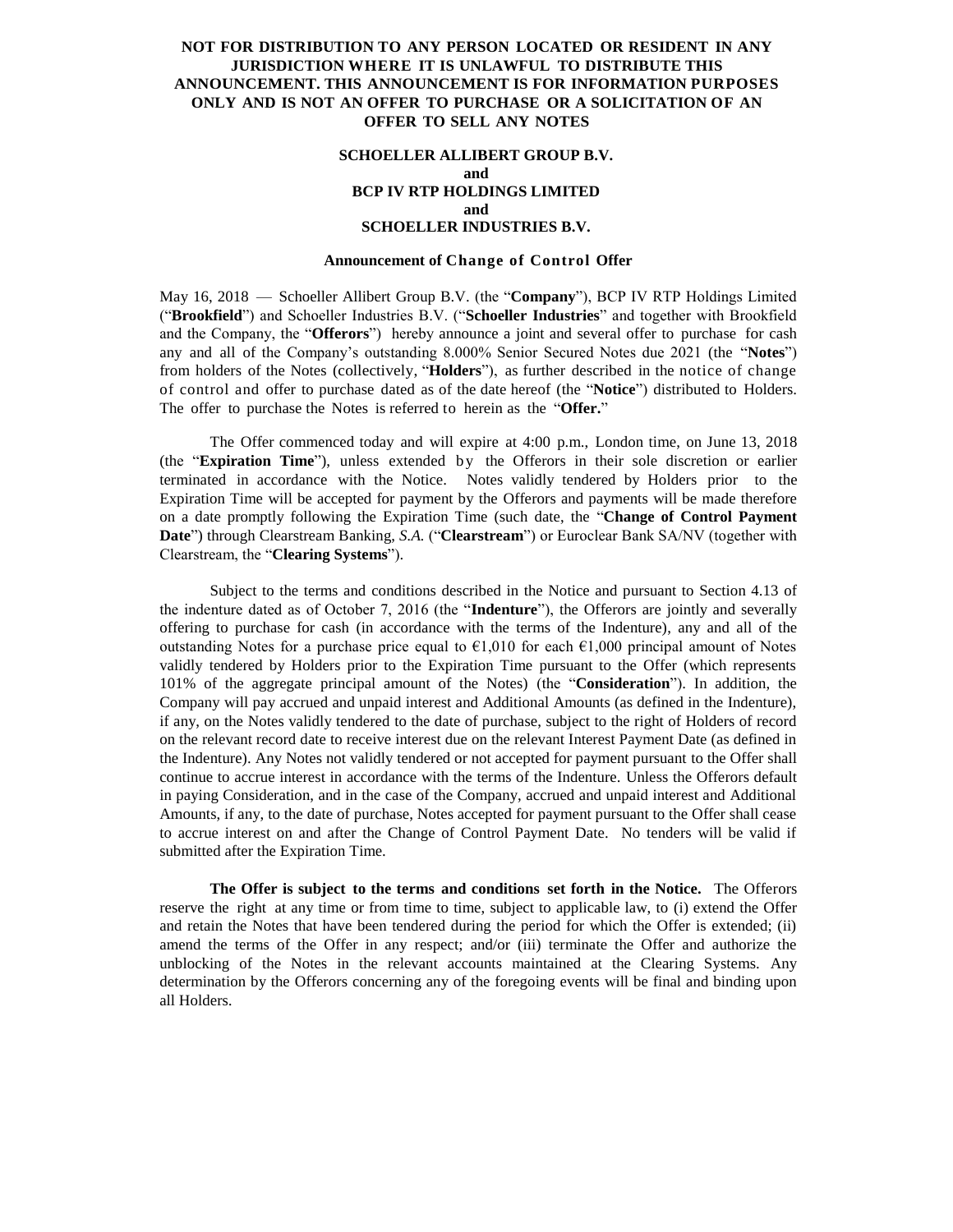| <b>Title of Security</b>        | <b>Principal Amount</b><br>Outstanding | ISIN                                      | Common Code                         | Consideration $(1)(2)$ |
|---------------------------------|----------------------------------------|-------------------------------------------|-------------------------------------|------------------------|
| 8.000% Senior Notes<br>due 2021 | €210,000,000                           | Reg S: XS1500468407<br>144A: XS1500468589 | Reg S: 150046840<br>144A: 150046858 | €1.010                 |

(1) Does not include accrued interest or Additional Amounts, if any.<br>
(2) Per  $\epsilon 1,000.00$  principal amount of Notes validly tendered and accepted for purchase.

Below is an indicative timetable providing information with respect to the expected dates and times for the Offer. The timetable is subject to change, and dates and times may be extended, amended or terminated by the Offerors as described in the Notice.

| Date                           | Calendar Date                                                                                                                                                                               | Event                                                                                                                                             |
|--------------------------------|---------------------------------------------------------------------------------------------------------------------------------------------------------------------------------------------|---------------------------------------------------------------------------------------------------------------------------------------------------|
| Commencement Date May 16, 2018 |                                                                                                                                                                                             | Commencement of the Offer.                                                                                                                        |
|                                | 13, 2018, unless extended by the<br>Offerors in their sole discretion.                                                                                                                      | The deadline for Holders to<br>validly tender Notes and<br>withdraw tenders of Notes<br>pursuant to the Offer.                                    |
| Change of Control Payment      | Promptly following the Expiration<br>Time. The Offerors currently<br>expect the Change of Control<br>Payment Date to be the second<br>business day following the<br><b>Expiration Time.</b> | The day the Offerors will pay<br>to the Holders of Notes<br>accepted, upon the terms and<br>subject to the conditions set<br>forth in the Notice. |

In connection with the Offer, Deutsche Bank AG, London Branch has been appointed as tender agent (the "**Tender Agent**"). Holders with questions about the Offer should contact the Tender Agent. Any extension will be followed as promptly as practicable by public announcement thereof, with the announcement in the case of an extension to be issued no later than 11:00 a.m., London time, on the first business day after the previously scheduled Expiration Time.

**None of the Offerors, their board of directors, their executive officers, the Trustee, the Tender Agent or any of their respective affiliates makes any recommendation as to whether Holders should tender their Notes pursuant to the Offer. Holders must make their own decisions with regard to tendering Notes.**

Holders who have Notes registered in the name of a broker, dealer, commercial bank, trust company or other nominee must contact, and issue appropriate instructions to, such broker, dealer, commercial bank, trust company or other nominee if such Holder desires to tender those Notes. **The deadlines set by the clearing systems for submission of tender instructions may be earlier than the relevant deadlines specified in the Notice.**

Any questions regarding the terms of the Offer may be directed to the Tender Agent at its telephone number and address listed below. You may also contact your broker, dealer, commercial bank, trust company or other nominee for assistance concerning the Offer.

### **Changes to the Supervisory Board**

In connection with the transaction triggering the Offer, certain changes will be made to the supervisory board of Schoeller Packaging B.V. (formerly REMA Investments B.V.), the indirect parent of the Company (the "**Supervisory Board**"). With effect from May 15, 2018, Martin and Christoph Schoeller of Schoeller Industries will act as Co-Chairmen of the Supervisory Board. Schoeller Industries and Brookfield will each be entitled to appoint three directors to the Supervisory Board.